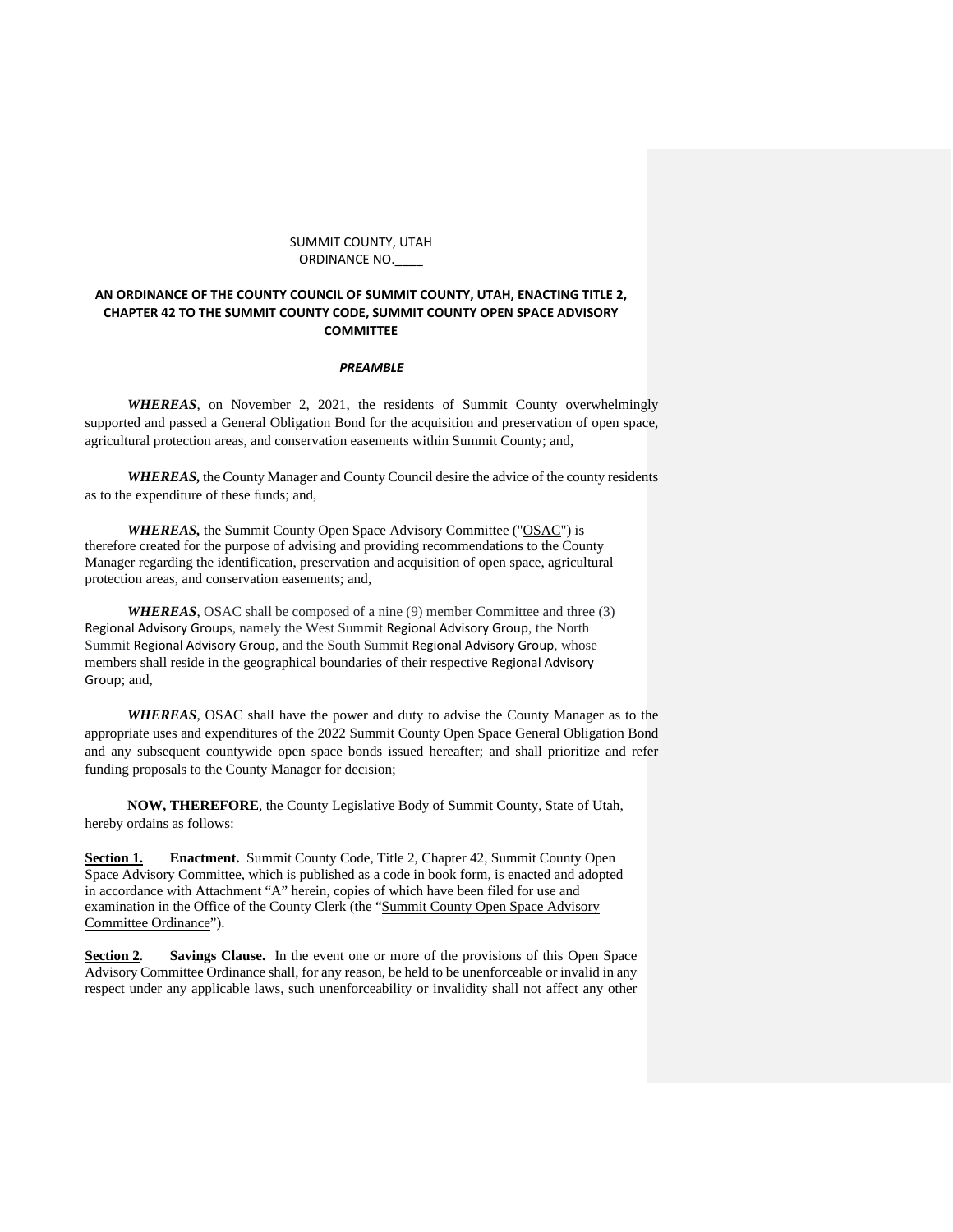provision; and in such an event, this Open Space Advisory Committee Ordinance shall be construed as if such unenforceable or invalid provision had never been contained herein.

**Section 3**. **Effective Date.** This Summit County Open Space Advisory Committee Ordinance shall take effect 15 days after passage by the Council and subsequent publication in a newspaper of general circulation in Summit County, Utah.

APPROVED, ADOPTED, AND PASSED and ordered published by the County Council, this day of \_\_\_\_\_\_\_\_\_\_\_\_\_\_\_, 2022.

 $\overline{a}$ 

ATTEST: SUMMIT COUNTY COUNCIL

Evelyn Furse<br>Summit County Clerk

Christopher F. Robinson, Chair

APPROVED AS TO FORM

\_\_\_\_\_\_\_\_\_\_\_\_\_\_\_\_\_\_\_\_\_\_\_\_\_\_

Lynda L. Viti Deputy County Attorney

# VOTING OF COUNTY COUNCIL:

| Councilmember Armstrong |  |
|-------------------------|--|
| Councilmember Robinson  |  |
| Councilmember Clyde     |  |
| Councilmember Armstrong |  |
| Councilmember Stevens   |  |
|                         |  |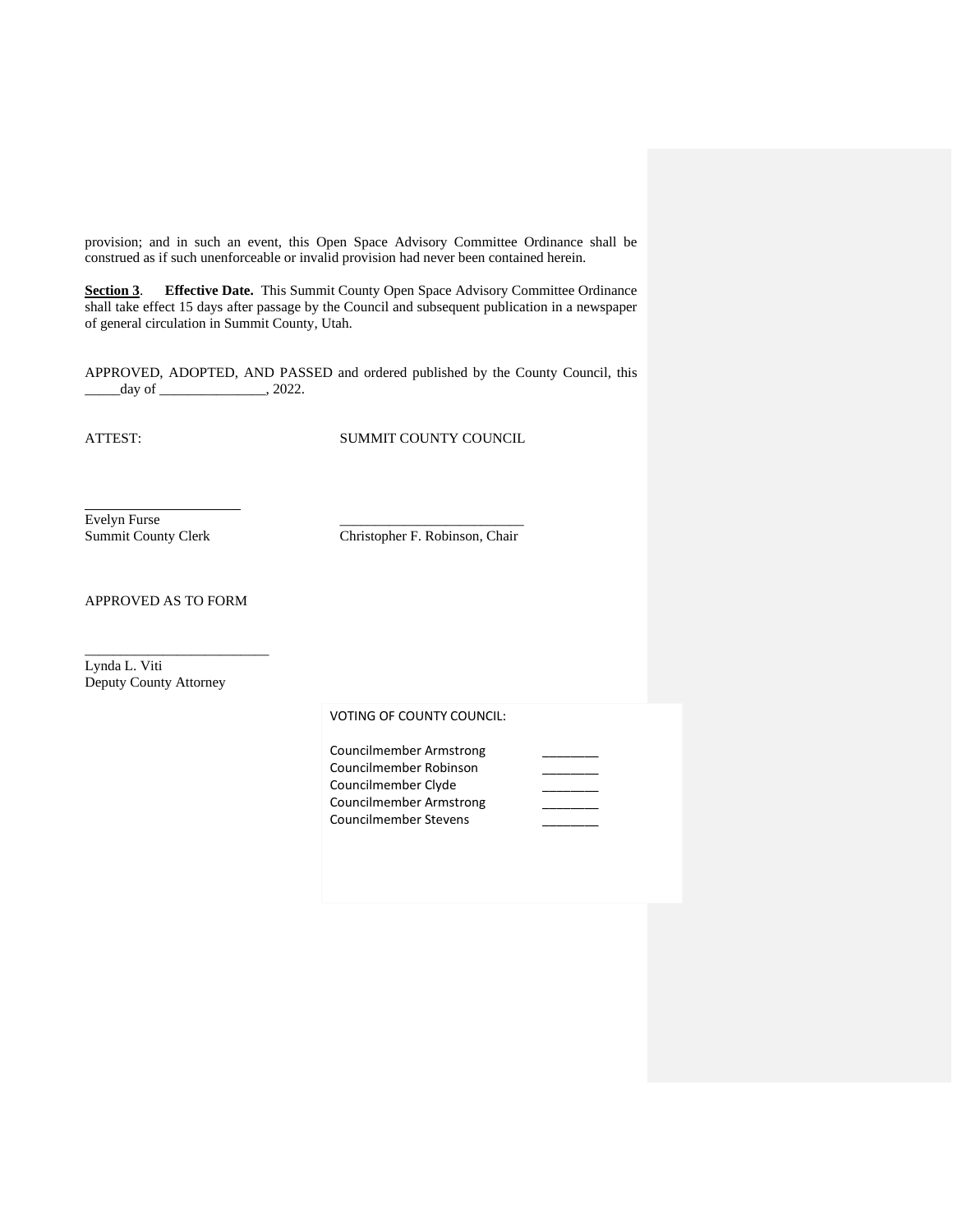# **Attachment A**

## CHAPTER 42

## **SUMMIT COUNTY OPEN SPACE ADVISORY COMMITTEE**

**2-42-1: Definitions 2-42-2: Purpose and Name 2-42-3: Authority 2-42-4: Organization 2-42-5: Membership 2-42-6: Powers and Duties 2-42-7: Notification of Interest Process: 2-42-8: Meetings 2-42-9: Conduct of Members**

**2-42-1: Definitions:**

**County**: Summit County, Utah.

**County Council**: The Summit County Council who exercises legislative authority in the County.

**County Manager**: The chief executive officer of the County.

**Evaluation Standards**: The approved standards to be used by OSAC in conducting its review of NOIs.

**Member**: A member of OSAC, including a member of a regional advisory group.

**Notice of Interest or NOI**: The formal application process set forth in Section 2-42-7.

**North Summit**. The geographic area of Summit County graphically depicted on Exhibit "B" attached hereto, which consists of the following Utah Hydrologic Unit (HUC) Subwatershed areas within Summit County, namely Echo Creek, Yellow Creek, Main Canyon Creek-Upper Weber River, Chalk Creek, and the Subbasins of the Silver Creek- Upper Weber River Subwatershed,namely Crandall Canyon, Spring Canyon-Upper Weber River, and the portions of the Silver Creek and Rockport Lake – Upper Weber River Subbasins within the North Summit School District boundary.

**OSAC:** The Summit County Open Space Advisory Committee, which is comprised of the the committee and three regional advisory groups, one from each of West Summit, North Summit, and South Summit. An organizational chart for OSAC is attached as Exhibit "A" hereto.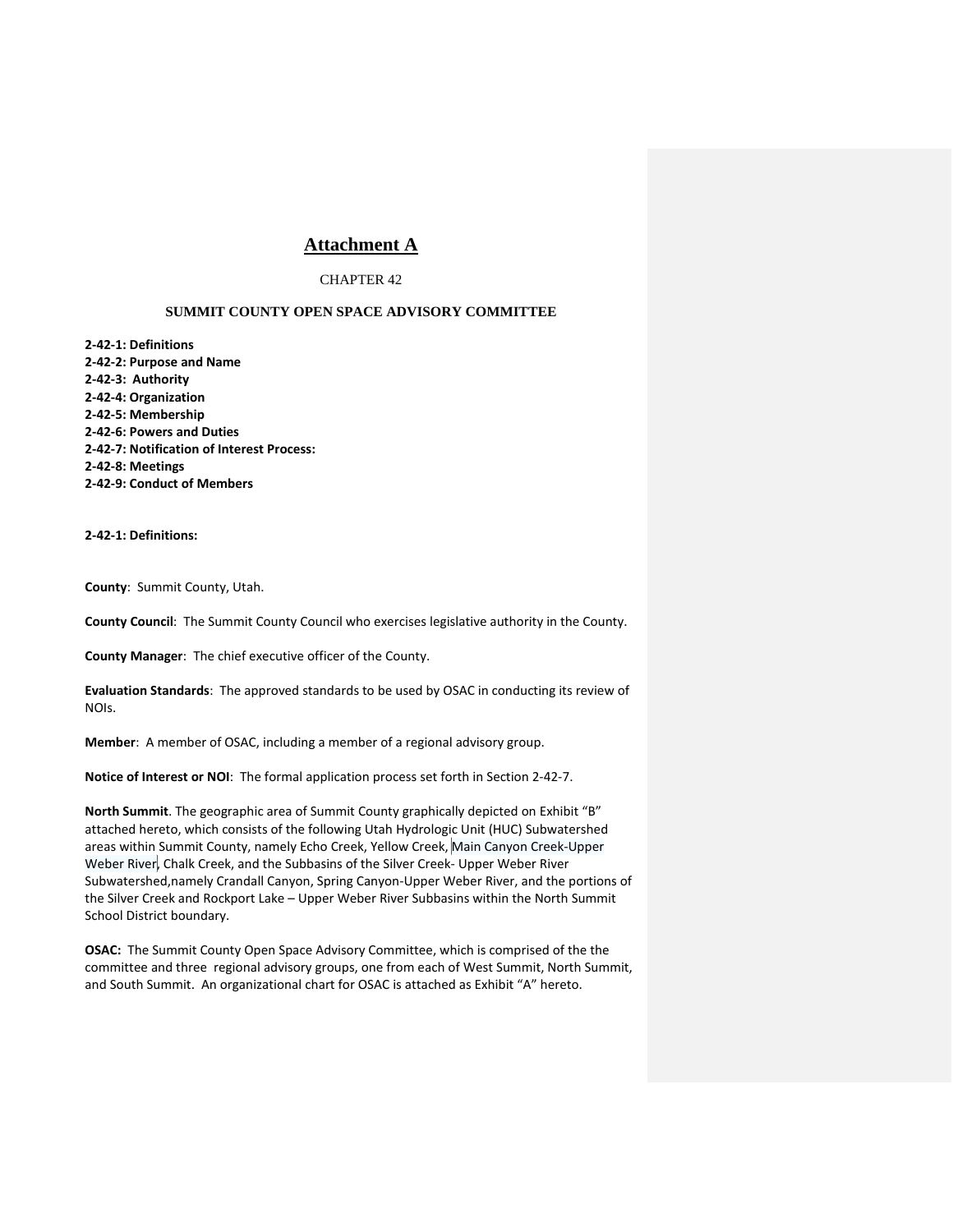**South Summit**. The geographic area of Summit County graphically depicted on Exhibit "B" attached hereto, which consists of the following Utah Hydrologic Unit (HUC) Subwatershed areas within Summit County, namely Bear River-Stillwater Fork, Bear River-Sulphur Creek, Beaver Creek, Cottonwood Creek, Headwaters Weber River-Upper Weber River, Little South Fork Provo River-Provo River, Muddy Creek, Smiths Fork, Soapstone Creek-Provo River, Upper Blacks Fork and Upper Henrys Fork, and the Subbasins of the Silver Creek-Upper Weber River Subwatershed, namely Crandall Canyon and Rockport Lake-Upper Weber River within the South Summit School District boundary and the Subbasin of Browns Canyon-Upper Weber River,

**Regional Advisory Group**: The North Summit Advisory Group, South Summit Advisory Group, or West Summit Advisory Group.

#### **West Summit:**.

The geographic area of Summit County graphically depicted on Exhibit "B" attached hereto consisting of the Snyderville Basin Special Recreation Service District and the Park City School District.

#### **2-42-2 Purpose and Name**

The Summit County Open Space Advisory Committee ("OSAC") is created for the purpose of advising and providing recommendations to the County Manager regarding the identification, preservation and acquisition of open space, agricultural protection areas, and conservation easements.

### **2-42-3: Authority:**

OSAC is created as an advisory committee to the County Manager and County Council for the purposes set forth in Section 2-42-2. There shall be no actual or apparent authority vested in OSAC except the authority granted in this chapter. Neither OSAC, nor any Member thereof, is empowered to bind the County as to the purchase of any real property, including conservation easements.

#### **2-42-4: Organization:**

OSAC shall be composed of a a nine (9) member committee and shall be advised by three (3) Regional Adviory Groups, one from each of the West Summit, North Summit and South Summit geographic areas, or in other words the West Summit Advisory Group, the North Summit Advisory Group, and the South Summit Advisory Group.

OSAC and the Regional Advisory Groups may be dissolved in the discretion of the County Manager with the concurrence of the County Council.

#### **2-42-5: Membership:**

A. The County Manager shall appoint on a nonpartisan basis, with the advice and consent of the County Council, twenty-one (21) Members to the Regional Advisory Groups.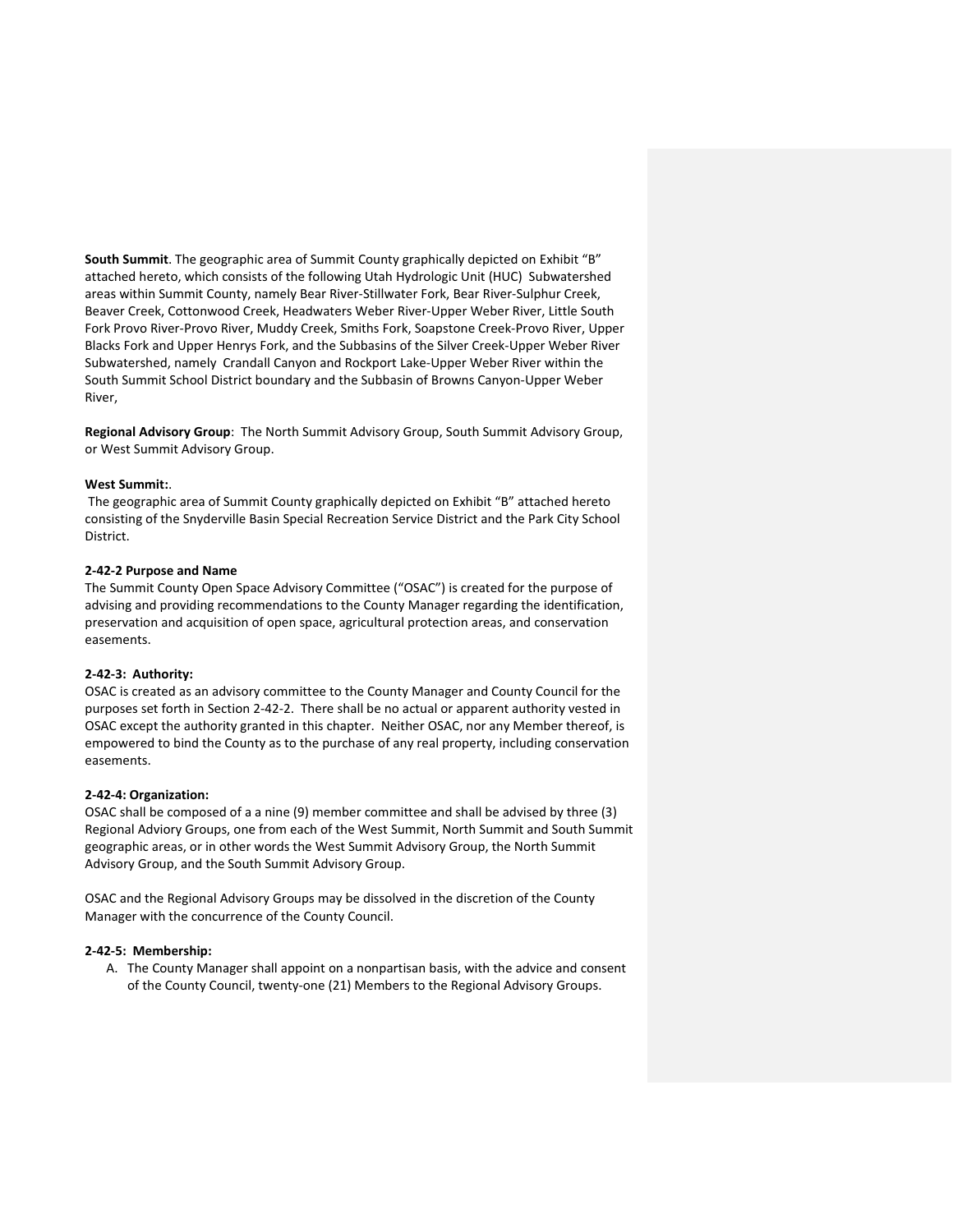- B. Each Regional Advisory Group shall be composed of seven (7) members.
- C. The Regional Advisory Group s shall each recommend three (3) Members to the County Manager to serve on OSAC.
- D. OSAC shall be composed of nine (9) Members consisting of three (3) Members from each Regional Advisory Group .
- E. Membership opportunities shall be publicly advertised. City Mayor(s) or Director(s) of county Special Service Districts may provide Membership recommendations to the County Manager. The County Manager shall select Members with the advice and consent of the County Council.
- F. All Regional Advisory Group Members shall reside in the geographical boundaries of their respective Regional Advisory Group.
- G. Regional Advisory Group representation shall be as follows:
	- 1. West Summit Regional Advisory Group : one (1) representative who resides within the incorporated boundaries of Park City; one (1) representative who resides within the boundaries of the unincorporated Snyderville Basin; one (1) recreational professional <mark>who resides in West Summit</mark>; one (1) agricultural or natural resources professional who resides in West Summit; and three (3) at-large community representatives who reside in West Summit.
	- 2. North Summit Regional Advisory Group : one (1) representative who resides within the incorporated boundaries of Coalville City; one (1) representative who resides within the incorporated boundaries of the Town of Henefer; one (1) recreational professional who resides in North Summit; one (1) representative who resides within the boundaries of unincorporated area of North Summit; one (1) agricultural or natural resources professional who resides in North Summit; and two (2) at-large community representatives who reside in North Summit.
	- 3. South Summit Regional Advisory Group : one (1) representative who resides within the incorporated boundaries of Kamas City; one (1) representative who resides within the incorporated boundaries of Oakley City; one (1) representative who resides within the incorporated boundaries of Francis City; one (1) representative who resides within the boundaries of unincorporated area of South Summit; one (1) agricultural or natural resources professional who resides in South Summit; and two (2) at-large community representatives who reside in South Summit.
- H. Non-voting members: OSAC and each Regional Advisory Group may enlist non-voting member participation as needed or advised by the OSAC chair, the County Manager or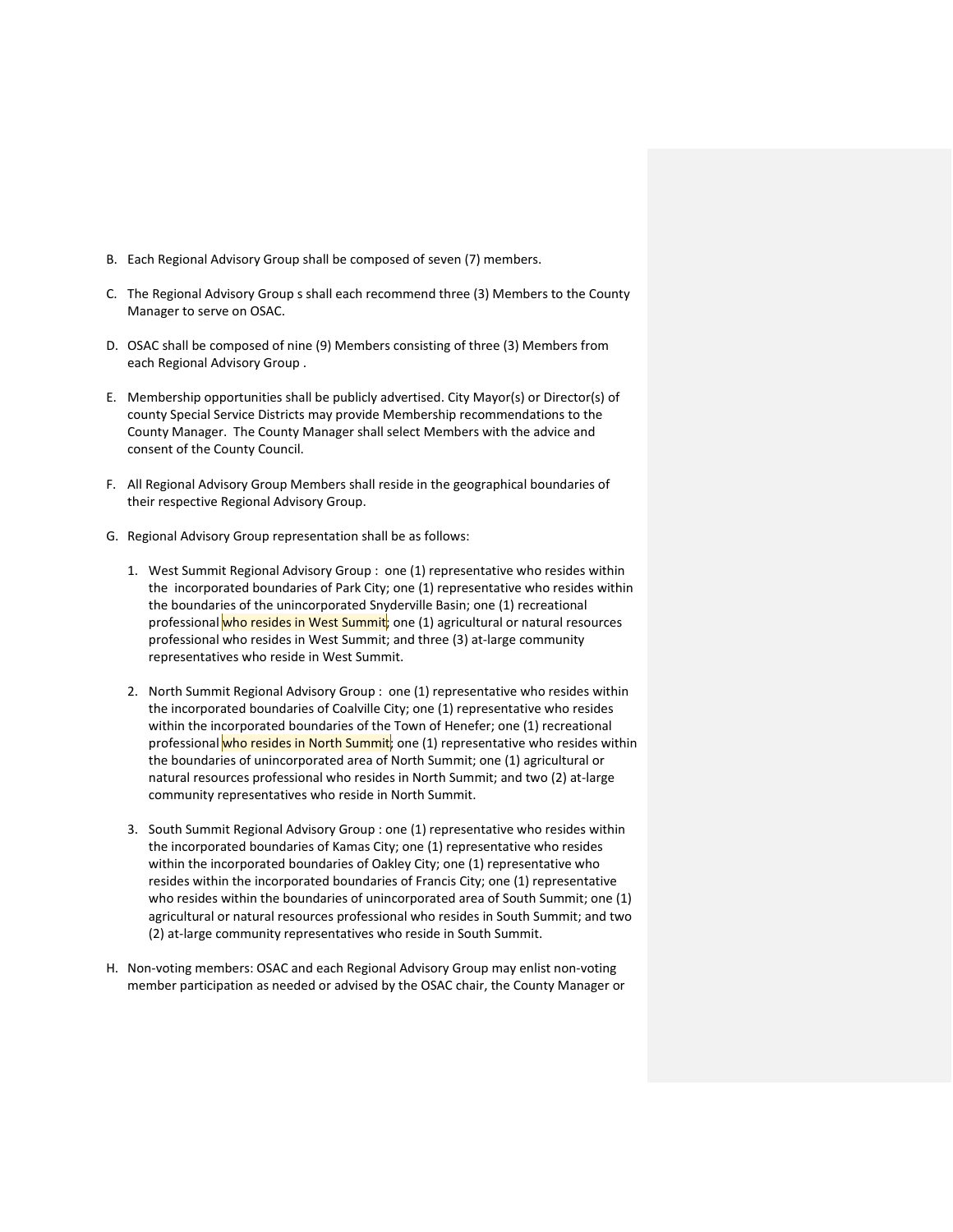County Council, including staff from the Office of the County Manager and one planning commission member from either the Eastern Summit County Planning Commission or the Snyderville Basin Planning Commission.

- I. Members shall serve without compensation, but their actual and necessary expenses incurred in the performance of their official duties may be paid or reimbursed by the County.
- J. Terms: OSAC Members may serve three (3) consecutive three (3) year terms. The Regional Advisory Group Members may serve until the Regional Advisory Group is dissolved by the County Manager with the advice and consent of the County Council, but in any event no longer than one (1) year, absent good cause.
- K. The County Attorney or a staff attorney shall be legal counsel to the OSAC and the Regional Advisory Groups .
- L. The County Manager may remove any Member at any time with or without cause.
- M. The County Manager may appoint a replacement with the advice and consent of the County Council in the event of a vacancy on OSAC or a Regional Advisory Group. The replacement shall complete the remainder of the term of the vacant seat.

#### **2-42-6: Powers and Duties**

- A. OSAC shall advise the County Manager as to the identification, preservation and acquisition of open space, agricultural protection areas, and conservation easements with respect to the use of the 2022 Summit County Open Space General Obligation Bond and any subsequent countywide open space bonds issued hereafter.
- B. All funding proposed by OSAC shall be referred to the County Manager for his or her decision.
- C. Each Regional Advisory Group shall:
	- 1. Select from among the voting Members a chair, vice chair, and secretary of the Regional Advisory Group.
	- 2. Select three (3) Members for inclusion on OSAC and present the names to the County Manager for confirmation or rejection of appointment within seven (7) days of the Advisory Group's first meeting. The County Manager may reject any or all recommendations from the Regional Advisory Groups and may independently choose from among Regional Advisory Group Members for membership on OSAC. In the event that any Advisory Group is dissolved, and then again revived, the County mananager will appoint OSAC Members in acoordance with 24-42-5-M as needed.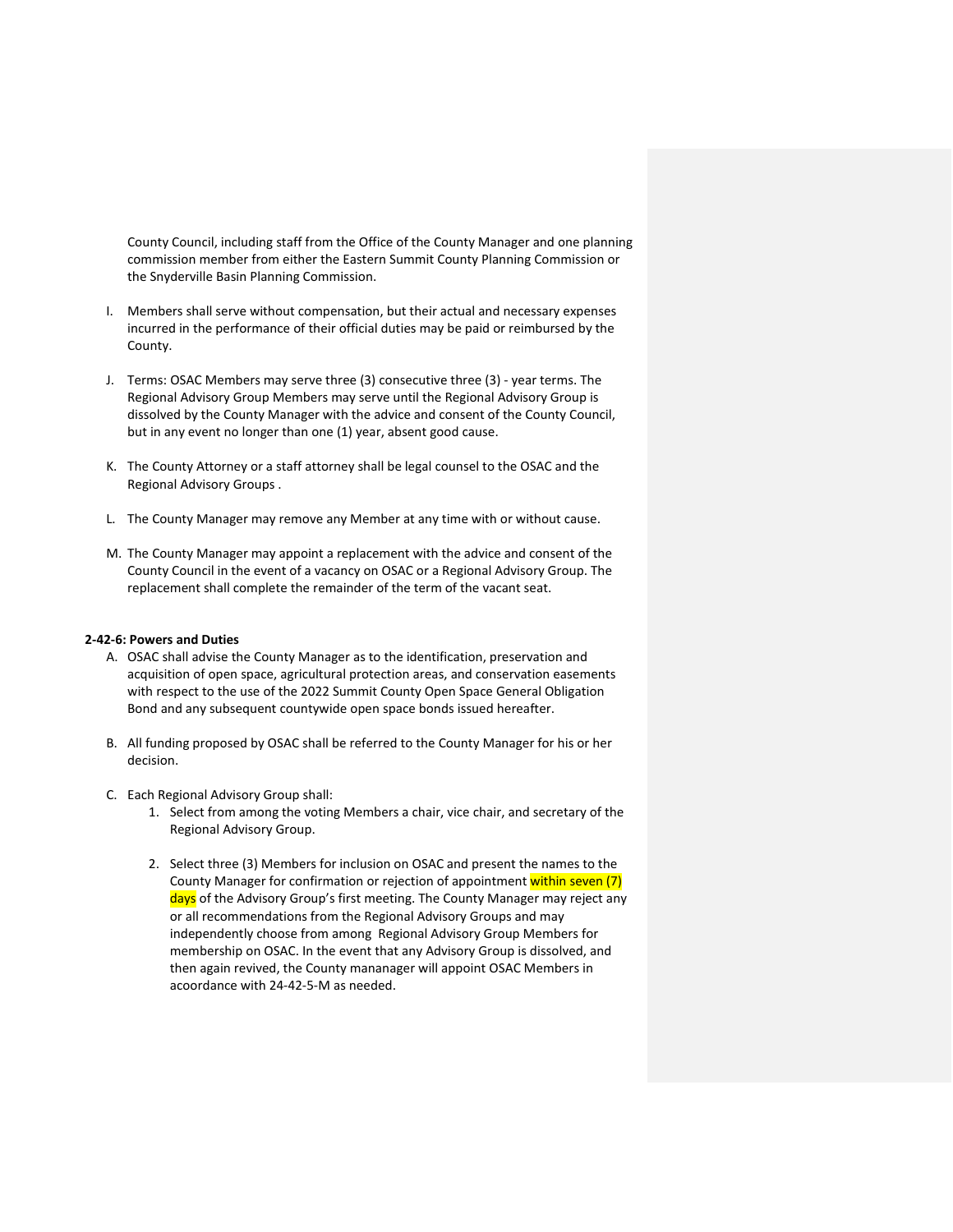- 3. In open meetings, and within **thirty (30)** days of its first meeting craft and prioritize Evaluation Standards and recommend those standards to OSAC for the purposes set forth in Section 24-42-6-A.
- 4. After crafting and prioritizing standards, compile a confidential list of properties and submit the list to OSAC within thirty (30) days of deadline
- 5. The Regional Advisory Groups are encouraged to hold public hearings as part of crafting Evaluation Standards.
- D. OSAC shall:
	- 1. Select from among the voting Members a chair, vice chair, and secretary.
	- 2. Propose by-laws for approval by the County Manager in consultation with the County Council.
	- 3. Assess the Evaluation Standards proposed by each Regional Advisory Group and recommend the proposed Evaluation Standards for each geographical area to the County Manager. The chair of OSAC shall have responsibility of presenting all recommended evaluation standards from OSAC to the County Manager. The County Council shall adopted the Evaulation Standards.
	- 4. Inform County Manager to all funding options and provide recommendations as to best options.
	- 5. Make recommendations to the County Manager on selecting an accredited land trust or an equivalent legal entity to hold conservation easements on proposed properties.
	- 6. Advise the County Manager on contributing or acquiring funds for the purposes set forth in Section 24-42-6-A.
	- 7. Evaluate Notifications of Interest and make recommendations on funding to the County Manager consistent with Section 2-42-7.
- E. Final Authority: Neither the determinations of eligibility, nor the recommendations on NOIs set forth in Section 2-42-7, are binding on the County Manager, County Council or the County. The County Manager retains final authority regarding any real property transactions and if deemed necessary for the health, safety, or general welfare of the residents of the County, the County Manager may take direct action on any acquisition of open space, agricultural protection areas or conservation easements with or without the involvement of the OSAC or the Regional Advisory Groups.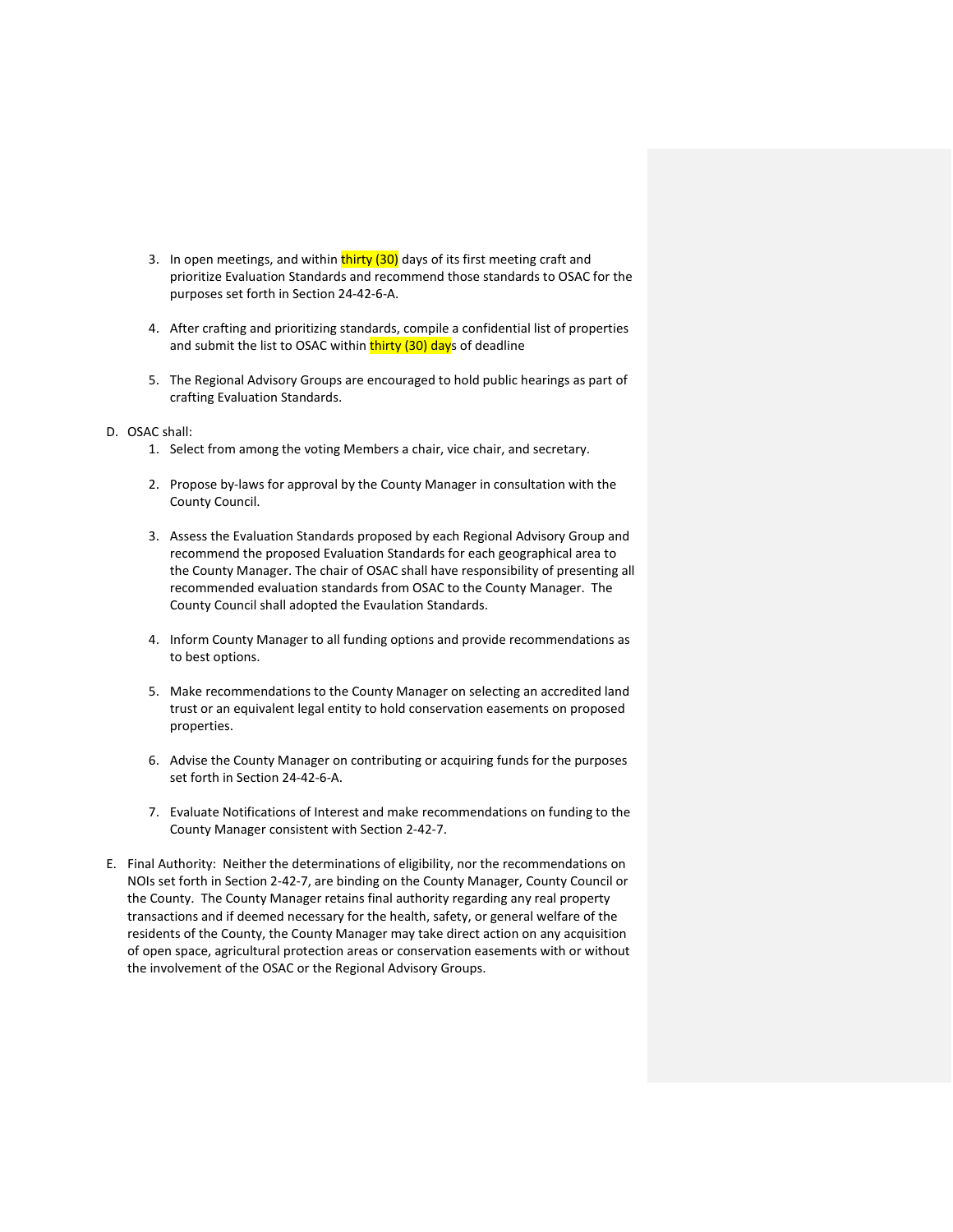F.  Upon the request of the County Manager or County Council, OSAC shall make presentation to the County Manager and County Council on the Evaluation Standards and OSAC's goals and activities.

## **2-42-7: Notification of Interest Process:**

- A. Notification of Interest (NOI) Submittal. Landowners who desire to nominate real property for preservation and acquisition as open space, an agricultural protection area, or for a conservation easement, whether in exchange for compensation or otherwise, may do so by filing a NOI with the County Manager on forms provided for that purpose. Upon receipt of a NOI, County staff will review the NOI and verify completeness of required information. If deemed complete, the County staff shall in turn transmit such NOI to OSAC
- B. NOIs will be evaluated by OSAC using the Evaluation Standards (2-24-6-D-3).
- C. NOIs are encouraged to be evaluated and sponsored by an accredited land trust or equivalent legal entity.
- D. Initial Presentation and Site Visit. The NOI will be scheduled on an agenda of OSAC for an initial presentation by the landowner, accredited land trust or equivalent legal entity and OSAC may conduct a site visit to review and verify the property for conformance with Evaluation Standards.
- E. Scoring and Recommendation. OSAC will score all NOIs as eligible or ineligible for funding based upon the Evaluation Standards and will make a recommendation to the County Manager.

#### **2-42-8: Meetings:**

- A. Meetings of the Regional Advisory Groups shall be scheduled on an as-needed basis.
- B. Meetings of OSAC shall be scheduled on an as-needed basis.
- C. Meetings, special meetings, work sessions and field trips, for any purpose, may be held at the call of the chair, the County Manager or the County Council. Work session and field trip meetings shall be for discussion and informational purposes only; no action shall be taken on any item.
- D. All recommendations shall be made at a public meeting by motion, made and seconded and by a voice vote. The motion shall be in the form of findings of fact and shall state the reason for the findings and a statement of any conditions to be attached to the action.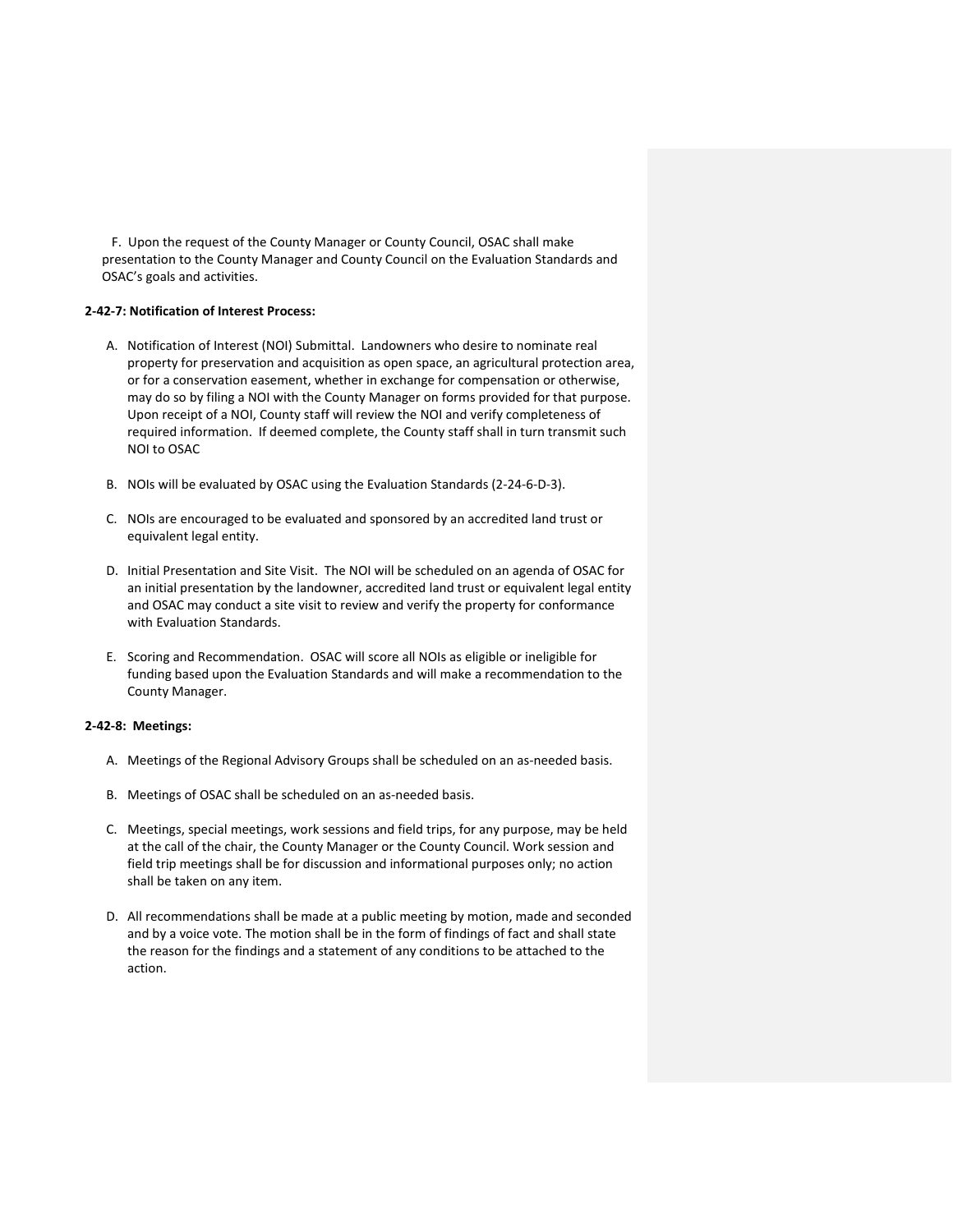- E. OSAC shall conduct its business according to bylaws.
- F. OSAC and its Regional Advisory Groups are subject to the Open and Public Meetings Act.
- G. OSAC and its Regional Advisory Groups may go into closed session to discuss NOIs as allowed by the Open and Public Meetings Act.

#### **2-42-9: Conduct of Members:**

- A. Ethical Principles: The following ethical principles shall guide the actions of OSAC, its Regional Advisory Groups, and their Members in carrying out the powers and duties described above:
	- 1. Serve the Public Interest: The primary obligation of OSAC, its Regional Advisory Groups, and each Member is to serve the public interest.
	- 2. Support Citizen Participation in Planning: OSAC and its Regional Advisory Groups shall ensure a forum for meaningful citizen participation and expression in the planning process and assist in the clarification of community goals, objectives, and policies.
	- 3. Recognize the Comprehensive and Long-Range Nature of Decisions: OSAC, its Regional Advisory Groups and their Members shall continuously gather and consider all relevant facts, alternatives and means of accomplishing them, and explicitly evaluate all consequences before making a recommendation or decision.
	- 4. Facilitate Coordination Through the Process: OSAC and Regional Advisory Groups shall ensure that individuals and public and private agencies possibly affected by a prospective decision receive adequate information far enough in advance of the decision.
	- 5. Avoid Conflict of Interest: Members shall avoid conflicts of interest and even the appearance of impropriety. At the commencement of any matter before OSAC or any of its Regional Advisory Groups, Members shall divulge in public, any past, present, or expected relationship with any party affiliated with such matter. A Member with a potential conflict of interest shall abstain from voting on the matter, not participate in any deliberations on the matter, and leave the committee table, but may remain in the chamber. The Member shall also not discuss the matter privately with any other official voting on the matter.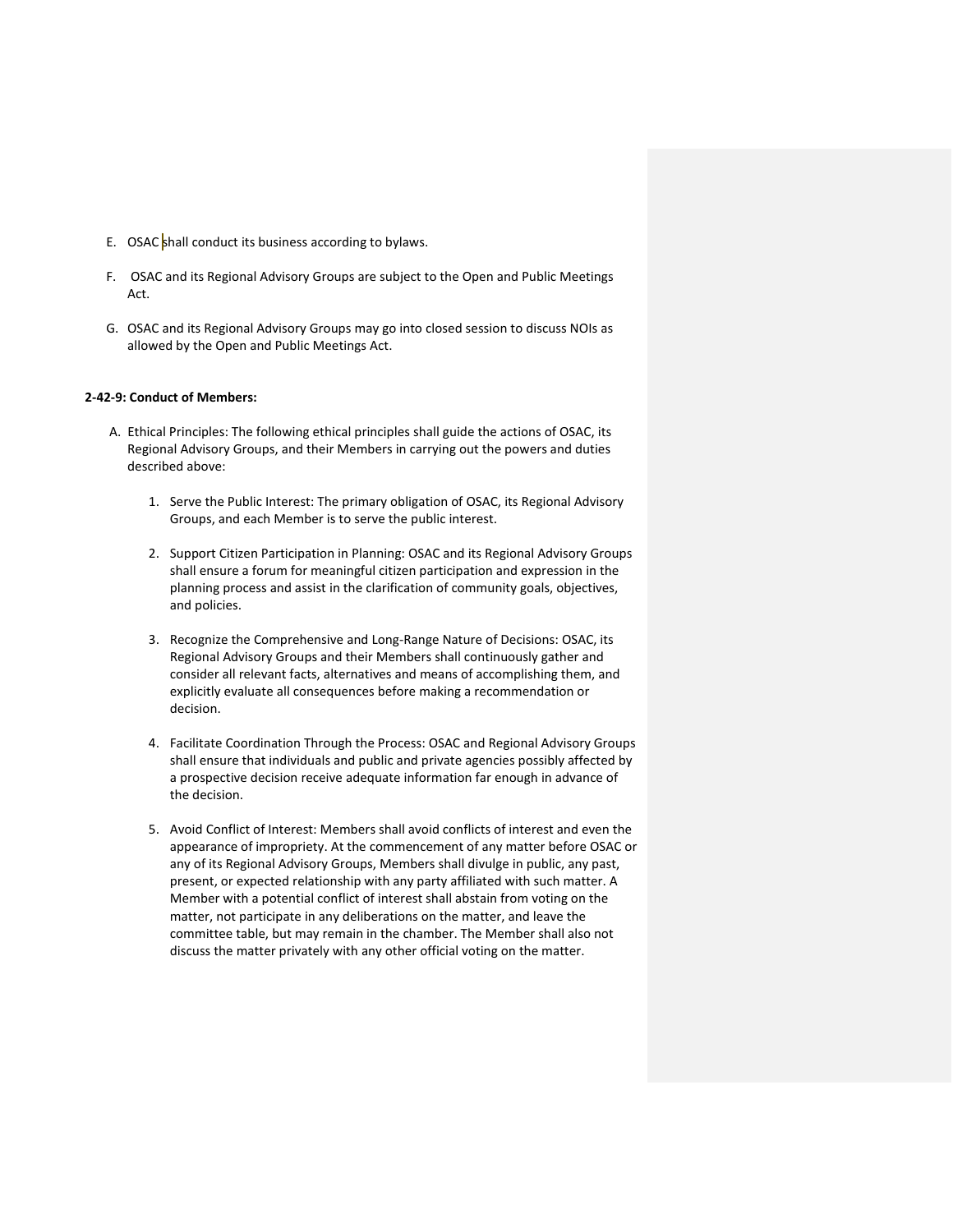- 6. Render Thorough and Diligent Service: If a Member has not sufficiently reviewed relevant facts and advice affecting a decision, that Member should not participate in that decision.
- 7. Not Seek or Offer Favors: A Member must not directly or indirectly solicit any gift or accept or receive any gift (whether in money, services, loans, travel, entertainment, hospitality, promises, or in some other form) under circumstances in which it could be reasonably inferred that the gift was intended or could reasonably be expected to influence them in the performance of their duties or was intended as a reward for any recommendation or decision on their part.
- 8. Not Disclose or Improperly Use Confidential Information For Financial Gain: A Member shall not disclose or improperly use confidential information for financial gain, and must not disclose to others confidential information acquired in the course of their duties or use it to further a personal interest.
- 9. Ensure Full Disclosure at Public Meetings: OSAC and its Regional Advisory Groups shall ensure that the presentation of information on behalf of any party to a question occurs only at the scheduled public meeting on the question, not in private, unofficially, or with other interested parties absent, and must make partisan information regarding the question received in the mail or by telephone or other communication part of the public record.
- 10. Maintain Public Confidence: A Member must conduct himself/herself publicly so as to maintain public confidence in the public body and the Member's performance of the public trust.
- 11. Respect for and Courtesy to Other Members, Public and Staff: Each Member has the same rights and privileges as any other Member. Any Member has the right to be heard and to hear what others have to say about items being considered by OSAC or its Regional Advisory Groups.
- B.   Representation of Applicants or Petitioners: No Member shall physically represent applicants or petitioners before OSAC or any of its Regional Advisory Groups on matters on which that OSAC or one of its Regional Advisory Groups is to make determinations or recommendations.
- C.  Ex Parte Communication: Prearranged private meetings between a Member and an individual(s), and their agents, or other interested parties with a matter pending before OSAC or any of its Regional Advisory Groups are prohibited. Partisan information on any application received by a Member whether by mail, telephone, or other communication should be avoided. When such communication does occur, it must be disclosed and made part of the public record by the Member.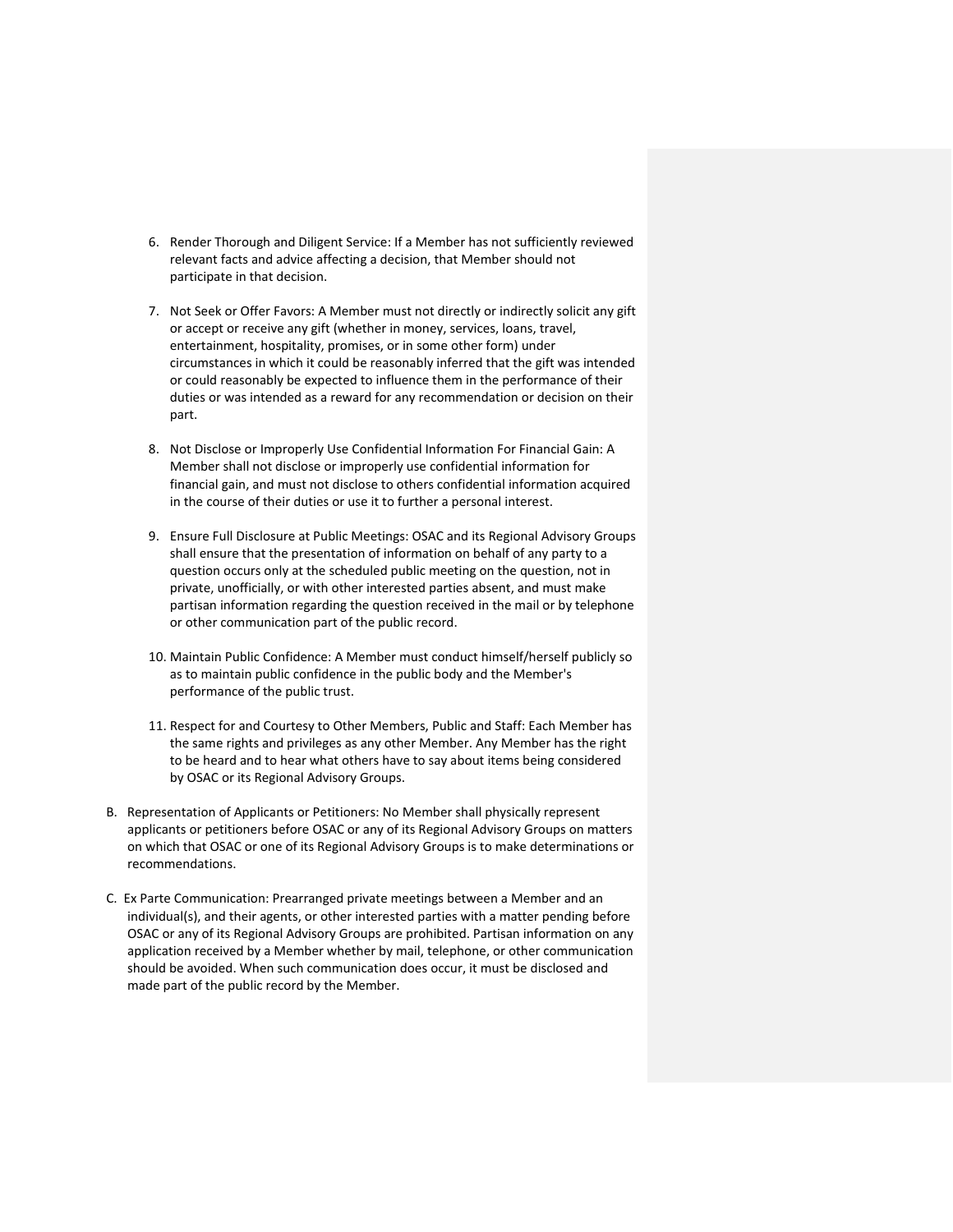D.   Attendance: Each Member shall be responsible for attending all scheduled meetings of their respective committee or group. Should circumstances arise where a Member is unable to attend a scheduled meeting, the Member shall be responsible for notifying the chair as soon as possible. Members who fail to attend three (3) regular meetings of their respective committee or group within any consecutive three (3) month period may, at the discretion of the County Manager, be removed from that respective committee.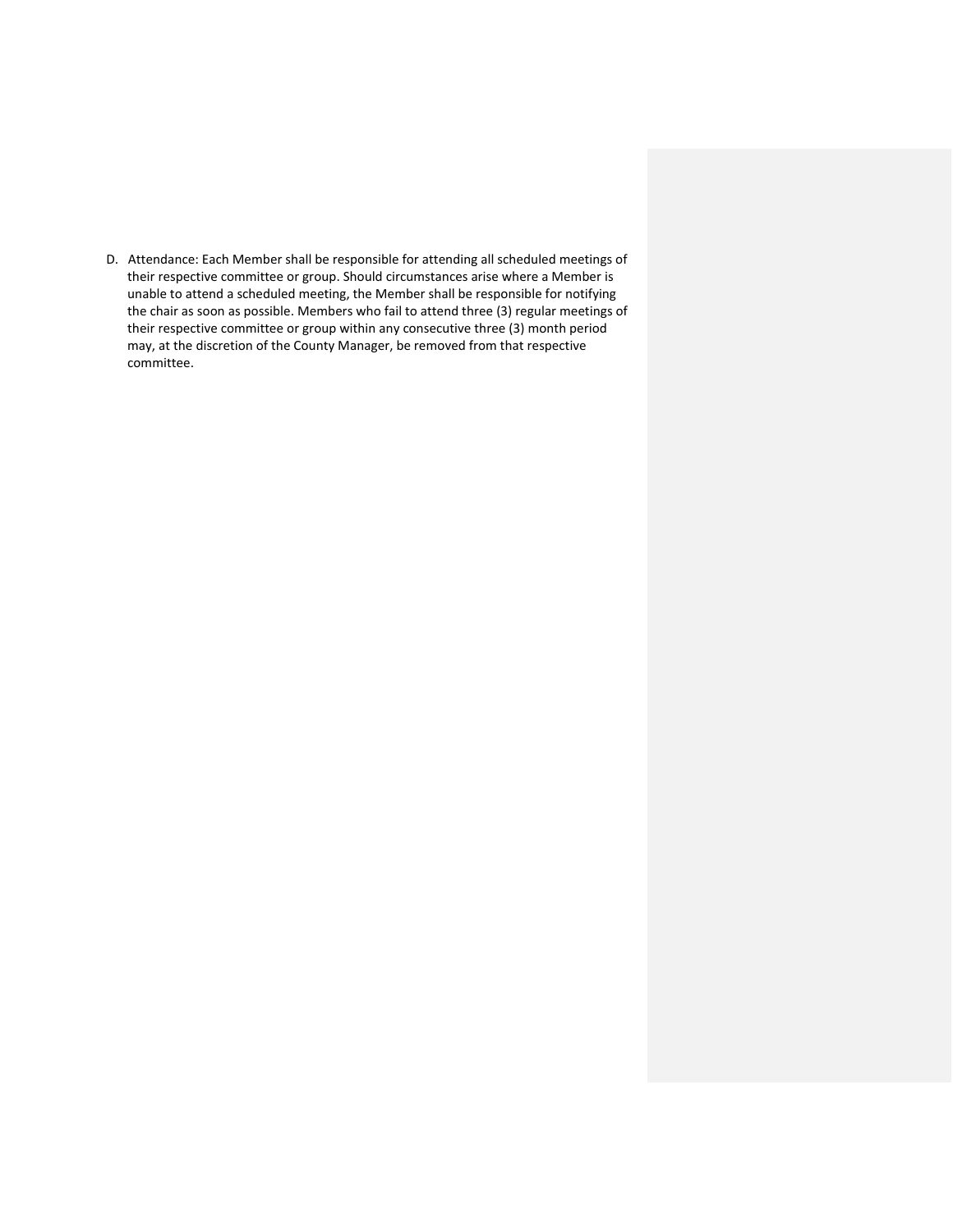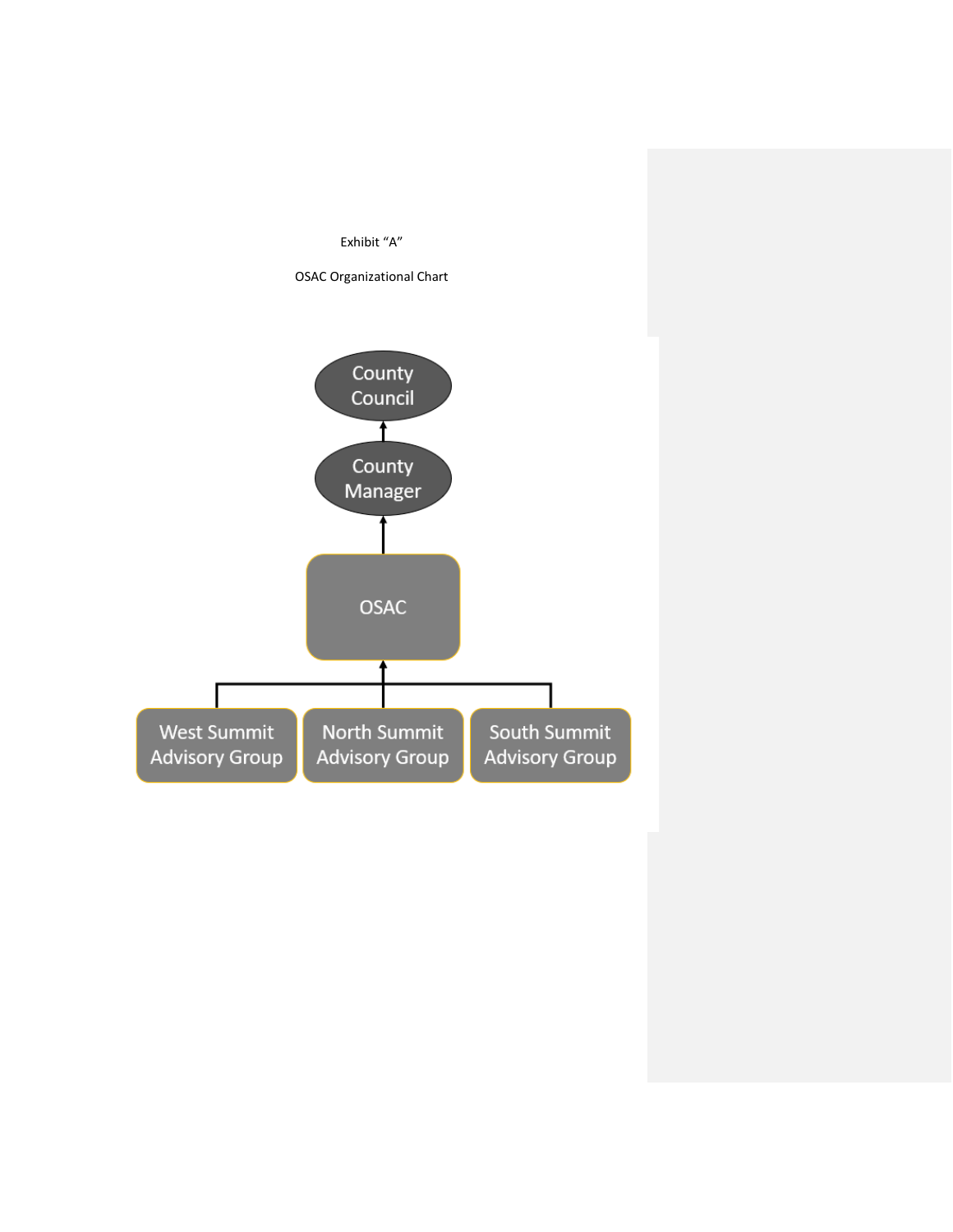Exhibit B Regional Advisory Group Boundary Maps



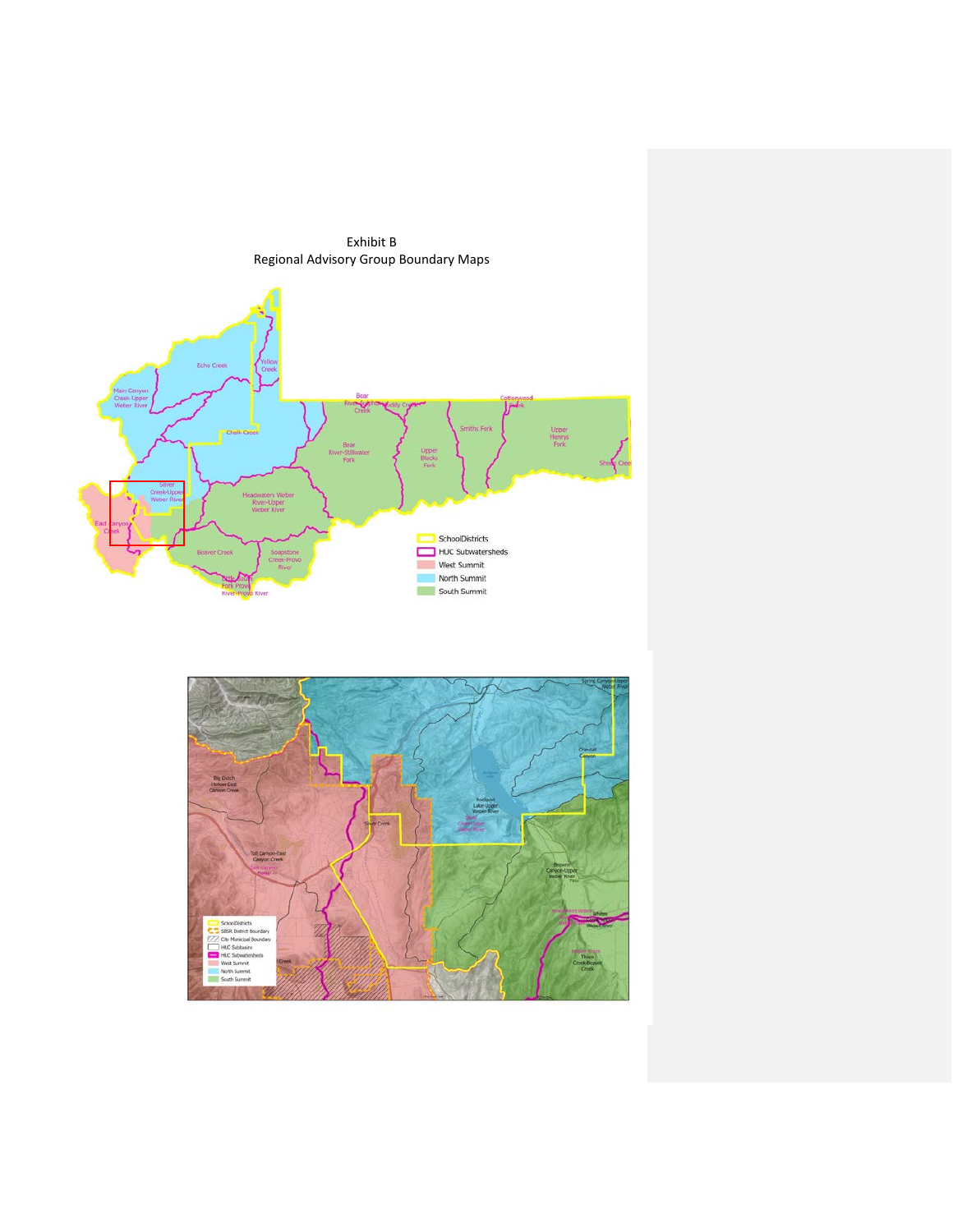West Summit

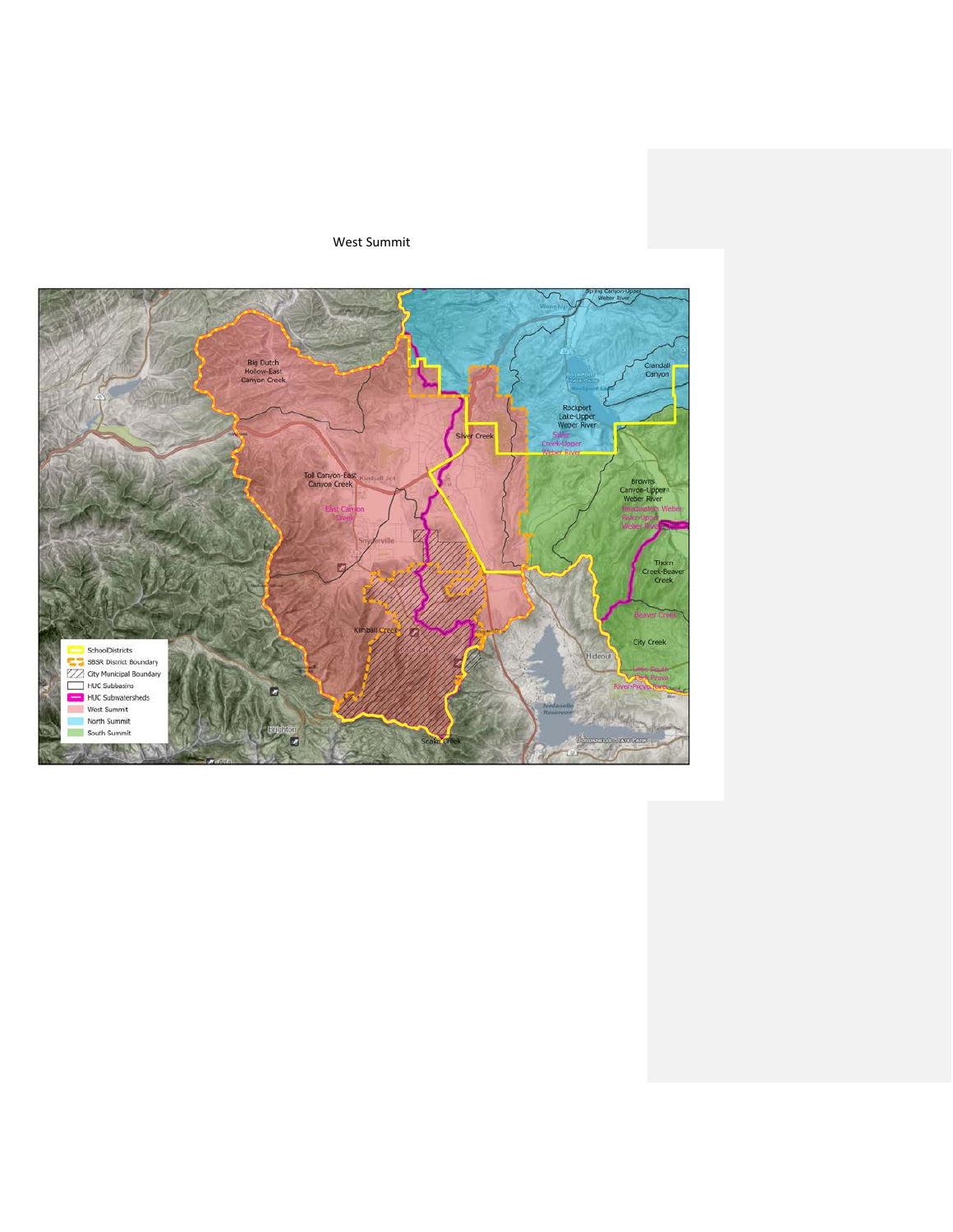## North Summit